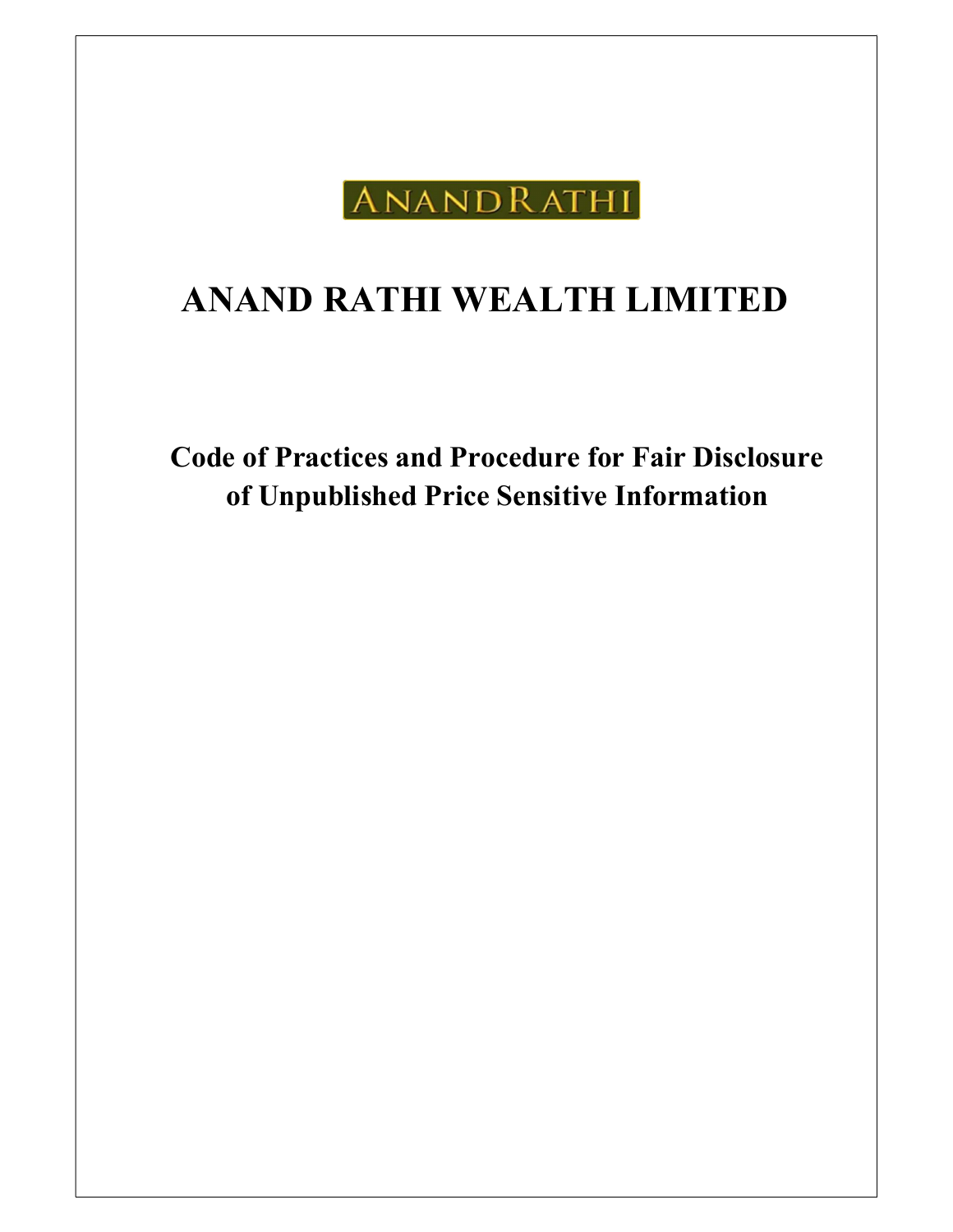## Contents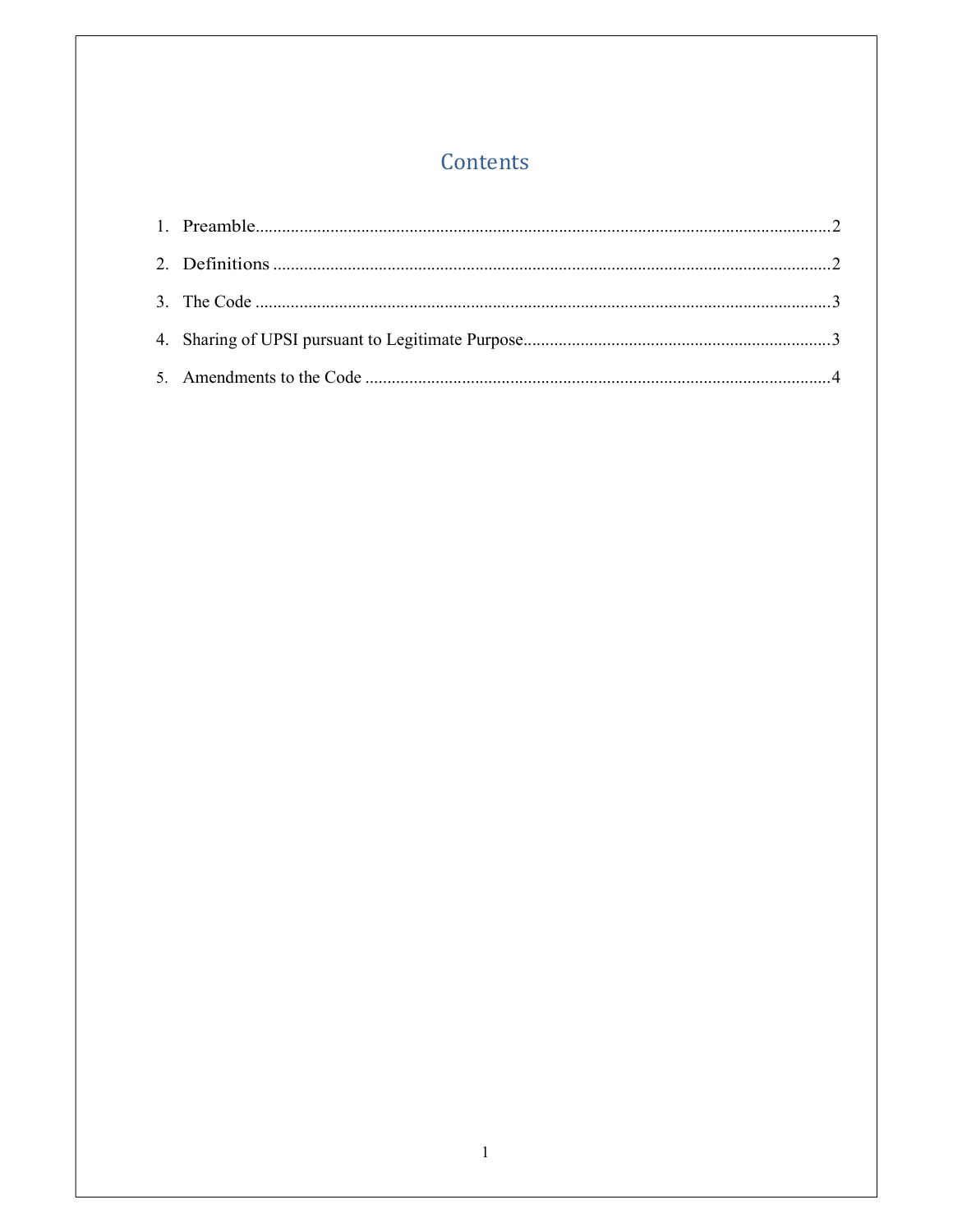#### Preamble

In light of the introduction of SEBI (Prohibition of Insider Trading) Regulations, 2015 vide notification no. No. LAD-NRO/GN/2014-15/21/85, dated January 15, 2015 (taking effect from May 14, 2015), the Company is required to formulate a code of practices and procedures for fair disclosure of unpublished price sensitive information as prescribed under the aforementioned regulations.

The following code is formulated by the Company, in compliance of the said regulations, to preserve the confidentiality of unpublished price sensitive information and has been approved by the Board.

#### Definitions

For the purposes of this policy

"Board" means Board of Directors of Anand Rathi Wealth Limited.

"Chief Investor Relations Officer" shall be a senior officer of the Company who has been designated as such by it.

"Code" shall mean the code of practices and procedures for fair disclosure of unpublished price sensitive information.

"Company or ARWL" shall mean Anand Rathi Wealth Limited, wherever it is referred to in the Code.

"Directors" shall mean the directors of ARWL.

"Regulations" shall mean the SEBI (Prohibition of Insider Trading) Regulations, 2015 wherever referred to in the Code.

"SEBI" shall mean the Securities and Exchange Board of India wherever referred to in the Code.

"Senior Officer" for the purpose of this code shall be any employee of the Company occupying the position of Functional Head (Departmental Head) and above.

"Unpublished price sensitive information"("UPSI") shall mean any information, relating to a company or its securities, directly or indirectly, that is not generally available which upon becoming generally available, is likely to materially affect the price of the securities and shall ordinarily include, but shall not be restricted to, information relating to the following:

- i. Financial results;
- ii. dividends;
- iii. change in capital structure;
- iv. mergers, de-mergers, acquisitions, delisting, disposals and expansion of business and such other transactions; and
- v. changes in key managerial personnel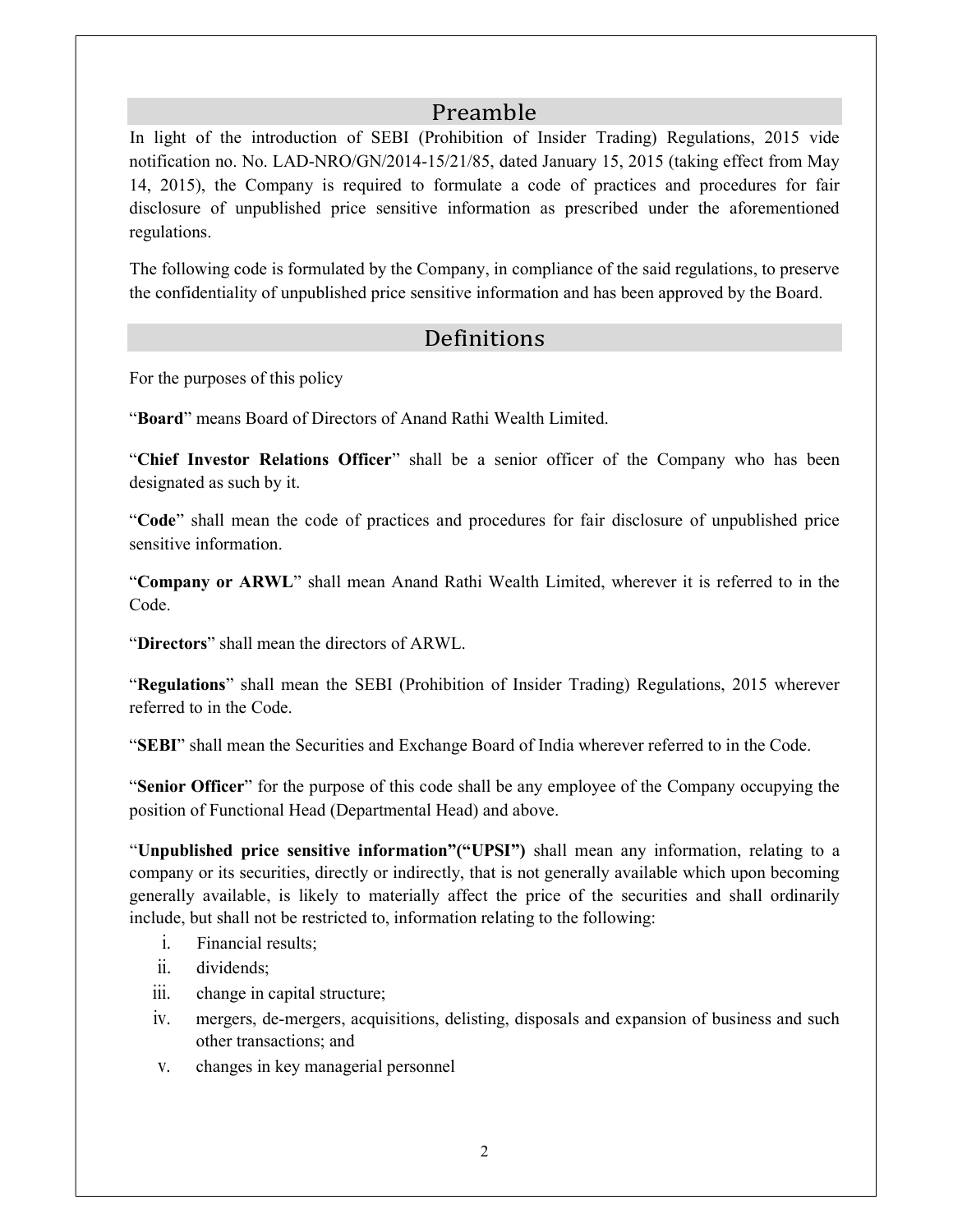#### The Code

The principles of Fair Disclosure adopted by ARWL are as follows:

- 1. To promptly make public disclosure of unpublished price sensitive information that would impact price discovery no sooner than credible and concrete information comes into being in order to make such information generally available;
- 2. To disseminate unpublished price sensitive information uniformly and universally through channels like widely circulated media (including print media) and / or through stock exchanges where its equity shares are listed in order to avoid selective disclosure;
- 3. The Company Secretary of the Company is designated as Chief Investor relations Officer to deal with dissemination of information and disclosure of unpublished price sensitive information of the Company;
- 4. To promptly disseminate any unpublished price sensitive information that gets disclosed selectively, inadvertently or otherwise, in order to make such information generally available;
- 5. To provide appropriate and fair response to queries on news reports and requests for verification of market rumours by regulatory authorities;
- 6. To ensure that information shared with analysts and research personnel is not unpublished price sensitive information;
- 7. To make and publish transcripts or records of proceedings of meetings with analysts and other investor relations conferences on the official website to ensure official confirmation and documentation of disclosures made;
- 8. To handle all unpublished price sensitive information on a need-to-know basis, i.e., Unpublished Price Sensitive Information should be disclosed only to those within the company who need the information to discharge their duty and whose possession of such information will not give rise to a conflict of interest or appearance of misuse of the information.

### Sharing of UPSI pursuant to Legitimate Purpose

"Legitimate Purpose" means sharing of information in the ordinary course of business by an insider with partners, collaborators, lenders, customers, suppliers, merchant bankers, legal advisors, auditors, insolvency professionals or other advisors or consultants or any other intermediary or fiduciary, provided such sharing has not been carried out to evade or circumvent the prohibitions of SEBI (Prohibition of Insider Trading) Regulations, 2015.

For determining the legitimate purposes, the below mentioned policy shall be adhered:

- a) UPSI can be shared only on a need-to-know basis and for legitimate purposes and not to evade or circumvent the prohibitions of the Regulations.
- b) UPSI can be shared in the ordinary course of business only if the same is necessary to be shared in order to complete any task / activity / deal including any other assignment for furtherance of the business interests of the company.
- c) Subject to conditions prescribed in (a) and (b) above, UPSI can be shared with partners, collaborators, lenders, customers, suppliers, merchant bankers, legal advisors, auditors, insolvency professionals or other advisors or consultants etc. in respect of proposed assignment or in order to avail professional services from them or other business purposes, as the case may be. UPSI can also be shared in case same is mandatory for performance of duties or discharge of legal obligations.